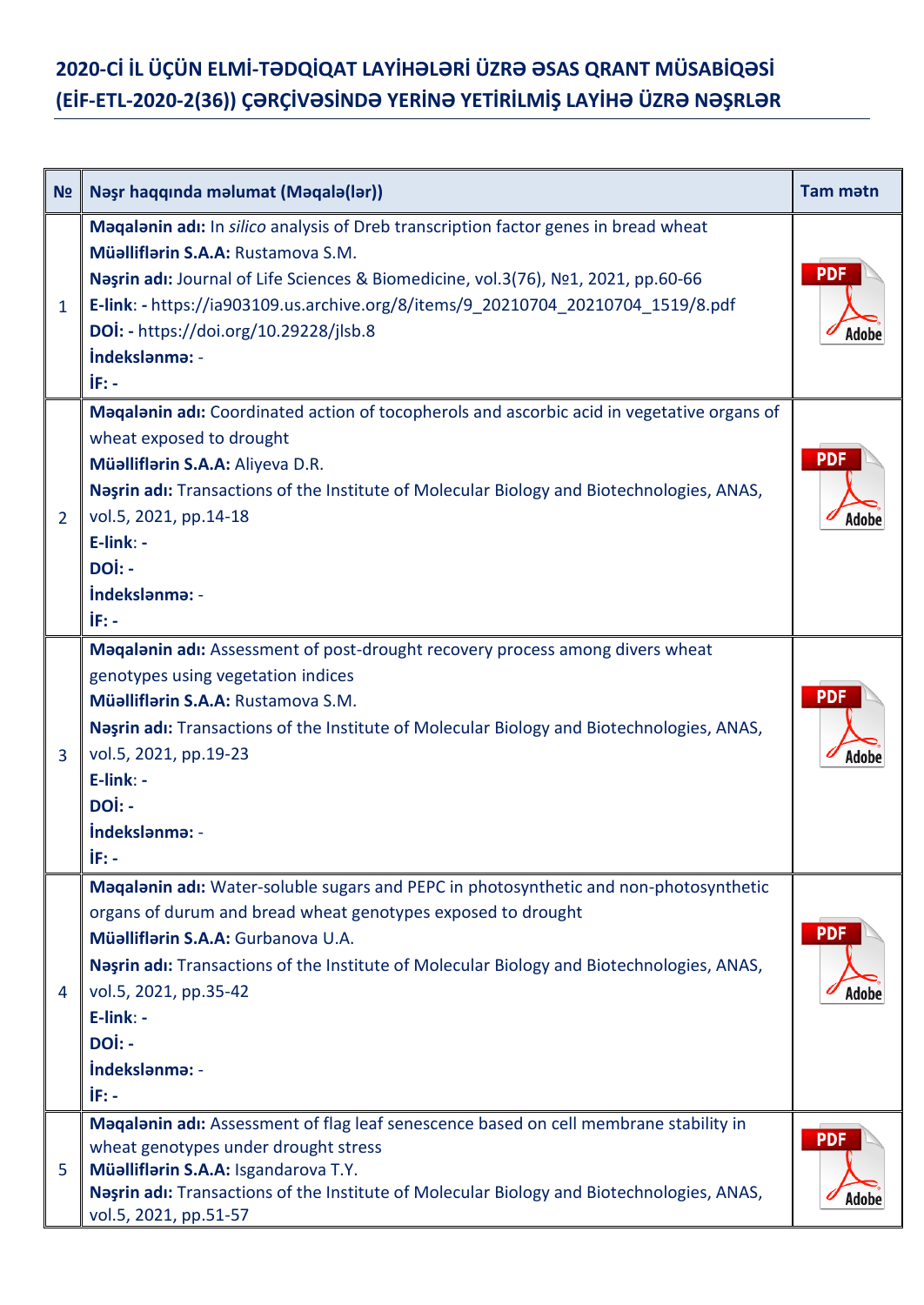|                | $E$ -link: -                                                                                                                                                                                                                                                                                                                                                                                                                                           |                            |
|----------------|--------------------------------------------------------------------------------------------------------------------------------------------------------------------------------------------------------------------------------------------------------------------------------------------------------------------------------------------------------------------------------------------------------------------------------------------------------|----------------------------|
|                | DOI: -<br>indekslanma: -                                                                                                                                                                                                                                                                                                                                                                                                                               |                            |
|                | $IF: -$                                                                                                                                                                                                                                                                                                                                                                                                                                                |                            |
| 6              | Magalanin adı: Changes in some carbon and nitrogen metabolism enzymes in field-grown<br>wheat<br>Müalliflarin S.A.A: Gurbanova U.A., Bayramov Sh.M., Guliev N.M., Huseynova. I.M.<br>Nasrin adı: Indian Journal of Science and Technology, 2021, vol.14(43), pp.3237-3245<br>E-link: - https://sciresol.s3.us-east-2.amazonaws.com/IJST/Articles/2021/Issue-43/IJST-2021-<br>1128.pdf<br>DOİ: - 10.17485/IJST/v14i43.1128<br>indekslanma: -<br>$IF: -$ | <b>PDI</b><br>Adobe        |
| N <sub>2</sub> | Nəşr haqqında məlumat (Konfrans material(lar)ı)                                                                                                                                                                                                                                                                                                                                                                                                        | <b>Tam matn</b>            |
| $\mathbf{1}$   | Məqalənin adı: Quraqlığa davamlılığına görə fərqlənən bərk buğda genotiplərinin<br>köklərində benzidin peroksidazanın fəallığı<br>Müəlliflərin S.A.A: Ələkbərzadə L., Aydınlı L., Əliyeva D.<br>Naşrin adı: "Heyvandarlığın müasir problemləri və innovativ konsepsiyalar" mövzusunda<br>Beynəlxalq Elmi-Praktiki Konfrans. 22-24 dekabr 2021, Göygöl, Azərbaycan, səh. 296-299.<br>$E$ -link: -                                                       | PDI<br><b>Adobe</b>        |
| N <sub>2</sub> | Nəşr haqqında məlumat (Tezis(lər))                                                                                                                                                                                                                                                                                                                                                                                                                     | <b>Tam matn</b>            |
| $\mathbf{1}$   | Magalanin adı: Evaluation and comparison of drought stress and recovery processes using<br>Renormalized Difference Vegetation Index and Carotenoid Reflectance in wheat genotypes<br>of Eurasian origins<br>Müəlliflərin S.A.A: Rustamova S.M., Naz A.A., Huseynova İ.M.<br>Nasrin adı: The 5th Symposium on EuroAsian Biodiversity (SEAB-2021), 1-3 july 2021,<br>Almata (Kazakhstan), Muğla (Turkey), pp.272<br>$E$ -link: -                         | <b>PDF</b><br>Adobe        |
| $\overline{2}$ | Magalanin adı: Cell membrane stability and soluble protein concentration in wheat<br>(Triticum aestivum L.) genotypes exposed to drought stress<br>Müəlliflərin S.A.A: Aliyeva N., Rustamova S.M., Huseynova İ.M.<br>Nasrin adı: The 5th Symposium on EuroAsian Biodiversity (SEAB-2021), 1-3 july 2021,<br>Almata (Kazakhstan), Muğla (Turkey), pp.275<br>$E$ -link: -                                                                                | <b>PDI</b><br><b>Adobe</b> |
| $\overline{3}$ | Magalanin adı: Isolation and In-silico characterization of dreb gene from genome donor<br>species of wheat found in Azerbaijan<br>Müalliflarin S.A.A: Rustamova S.M., Abdullayeva G.R., Huseynova I.M.<br>Nasrin adı: Karabakh II. International Congress of Applied Sciences, Proceeding book, vol.1,<br>8-10 november 2021, Azerbaijan, pp.35<br>$E$ -link: -                                                                                        | <b>PDF</b><br><b>Adobe</b> |
| $\overline{4}$ | Magalanin adi: Photosynthetic gas exchange parameters in leaves of bread wheat varieties<br>exposed to drought and rewatering<br>Müalliflarin S.A.A: Aydinli L.M., Aliyeva D.R., Hüseynova I.M.<br>Nasrin adı: Karabakh II. International Congress of Applied Sciences, Proceeding book, vol.1,<br>8-10 november 2021, Azerbaijan, pp.54<br>$E$ -link: -                                                                                               | <b>PDF</b><br><b>Adobe</b> |